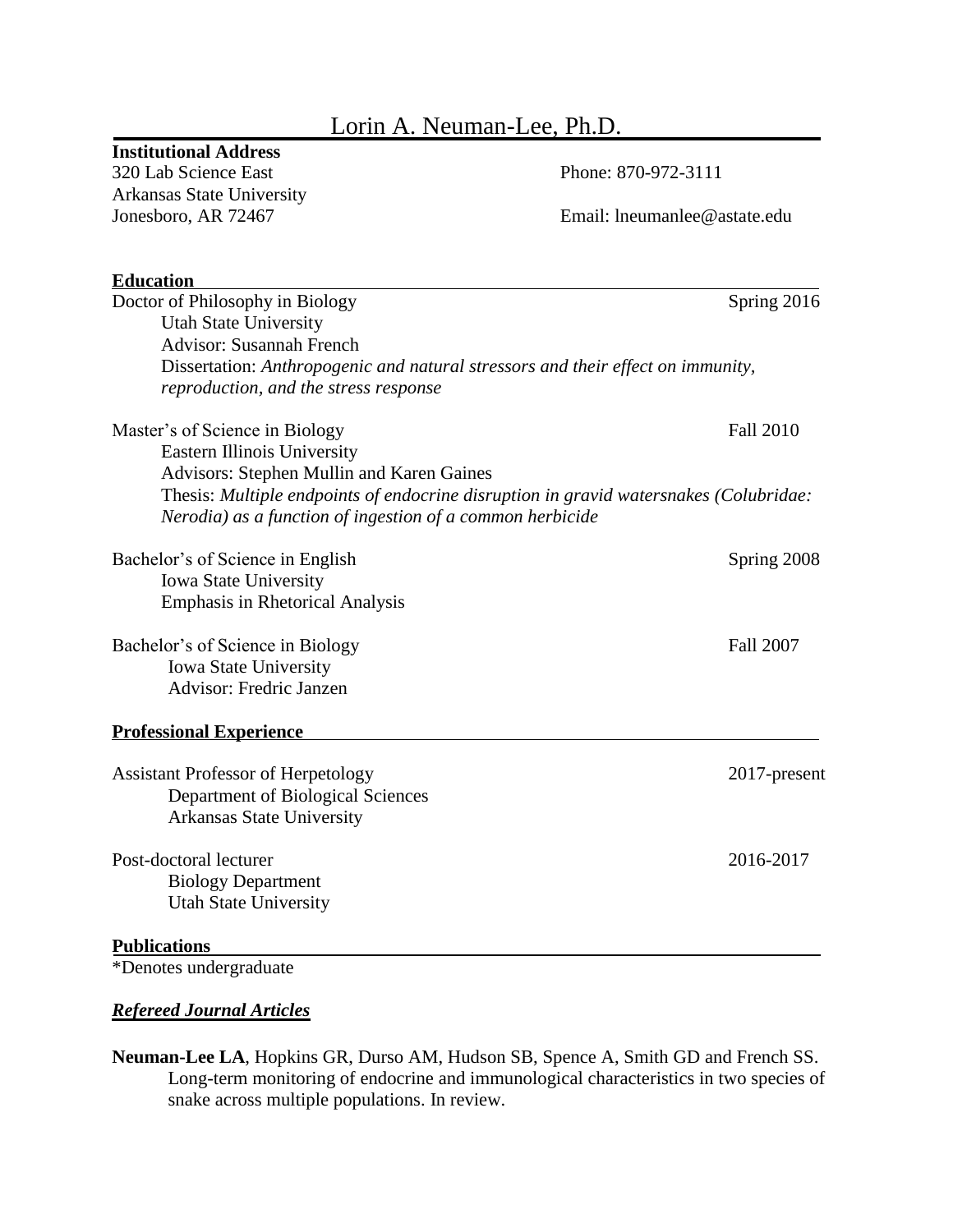- **Neuman-Lee LA**, Hudson SB, Webb AC, and French SS. Investigating the relationship between corticosterone and glucose in a reptilian model. In review.
- Van der Walt M, **Neuman-Lee LA**, Terletzky PA, Atwood TC, Gese EM, and French SS. Measuring stress and reproduction in polar bears (*Ursus maritimus*) using hair hormone concentrations. In review.
- Franzen-Klein D, Jankowski M, Roy CL, Nguygen-Phuc H, Chen D, **Neuman-Lee LA**, Redig P, and Ponder J. Evaluation of neurobehavioral abnormalities and immunotoxicity in response to oral imidacloprid exposure in domestic chickens (*Gallus gallus domesticus*). In review.
- Kordosky J, Gese EM, Thompson C, Terletzky P, **Neuman-Lee L**, Schneiderman J, Purcell K, and French SS. Landscape of stress: Drought prevails over anthropogenic modifications in influencing cortisol levels and survival in fisher. In review.
- Stevenson ET, Gese EM, **Neuman-Lee LA**, and French SS. Degradation of glucocorticoid metabolites in coyote scats: implications for field studies. In review.
- Mohammadi S, Kiriazis NM, and **Neuman-Lee LA**. In press. The natural selection game: Incorporating active learning in evolution curricula for general biology. *American Biology Teacher*.
- **Neuman-Lee LA**, Van Wettere AJ, French SS. 2019. Interrelations among multiple metrics of immune and physiological function in a squamate, the Common Gartersnake (*Thamnophis sirtalis*). *Physiological and Biochemical Zoology* 92(1): 12-23
- Ryan M\*, **Neuman-Lee LA**, Durham S, Smith GD, and French SS. 2018. A sex-dependent change in behavioral temperature regulation in African house snakes (*Lamprophis fulginosus*) challenged with different pathogens. Journal of Thermal Biology. 73: 8-13.
- Stevenson ET, Gese EM, **Neuman-Lee LA**, and French SS. 2018. Levels of plasma and fecal glucocorticoid metabolites following an ACTH challenge in male and female coyotes (*Canis latrans*). *Journal of Comparative Physiology B.* 188(2): 345-358.
- **Neuman-Lee LA**, Terletzky PA, Atwood TC, Gese EM, Smith GD, Greenfield S\*, Pettit J\*, and French SS. 2017. Demographic and temporal variations in immunity and condition of polar bears (*Ursus maritimus*) from the southern Beaufort Sea. *Journal of Experimental Zoology, Part A.* 327(5) 333-346.
- Smith GD, **Neuman-Lee LA**, Webb AC, Angilletta, Jr., MJ, DeNardo DF, and French SS. 2017. Metabolic responses to immune challenges and varying resource availability in the sideblotched lizard (*Uta stansburiana*). *Journal of Comparative Physiology B*. 1-10.
- **Neuman-Lee LA** and French SS. 2017. Endocrine-reproductive-immune interactions in female and male Galapagos marine iguanas. *Hormones and Behavior.* 88: 60-69.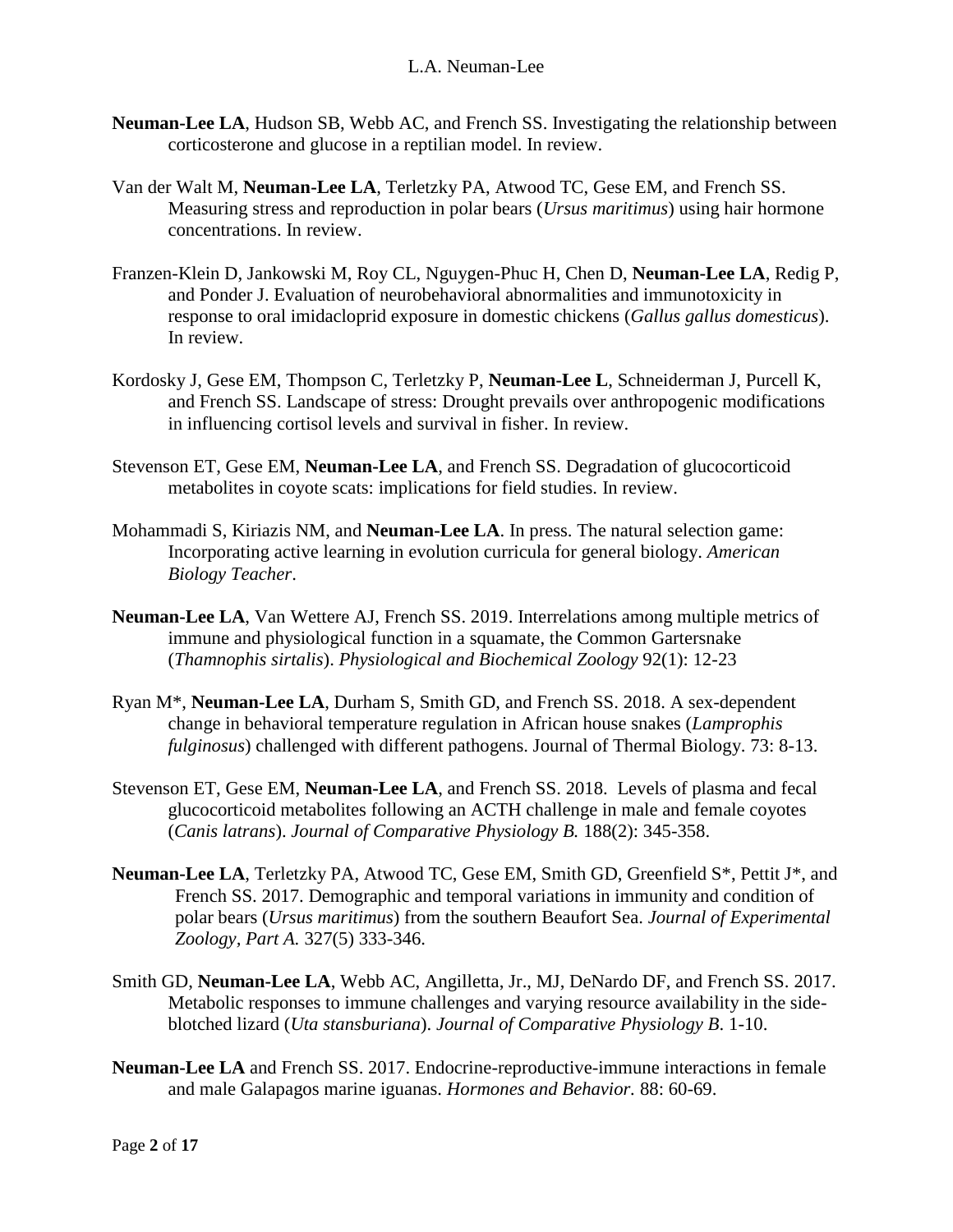- French SS, **Neuman-Lee LA**, Terletzky P, Kiriazis NM, Taylor E, and DeNardo DF. 2017. Too much of a good thing? Ecotourism has a "dose-dependent" impact on innate immunity in marine iguanas, *Amblyrhynchus cristatus*. *Biological Conservation*. 210: 37-47.
- **Neuman-Lee LA**, Brodie, Jr. ED, Hansen T\*, Brodie III ED, and French SS. 2017. To stress or not to stress: Physiological responses to tetrodotoxin in resistant gartersnakes vary by sex. *Comparative Biochemistry and Physiology: Part A.* 209: 34-40.
- Ranglack D† , **Neuman-Lee LA**† , French SS, and du Toit J. Using fecal glucocorticoids to explain unusual habitat selection patterns in free-ranging bison with high conservation value. 2017. *Southwestern Naturalist*. 62(1): 62-68. †Authors contributed equally to this study
- Mohammadi S, French SS, **Neuman-Lee LA**, Durham SL, Kojima Y, Mori A, Brodie, Jr. ED, Savitzky AH. 2017. Corticosteroid responses of snakes to toxins from today (bufadienolides) and plants (cardenolides) reflect differences in dietary specializations. *General and Comparative Endocrinology* 247: 16-25.
- **Neuman-Lee LA**, Grieves T, Hopkins GR, and French SS. 2017. The role of the kisspeptin system on regulation of the reproductive endocrine axis and territorial behavior in the male side-blotched lizard (*Uta stansburiana*). *Hormones and Behavior.* 89: 48-54.
- Skinner HM, Durso AM, **Neuman-Lee LA**, Mueller SD\*, and French SS. 2016. Effect of energy manipulation and diet complexity on life history strategies in Side-blotched lizards (*Uta stansburiana*). *Journal of Experimental Zoology, Part A.* 325(9): 626-637.
- Spence AR\*, Hopkins GR, **Neuman-Lee LA**, Smith GD, Brodie, Jr. ED, and French SS. 2016. Detrimental effects of zinc oxide nanoparticles on amphibian life stages. *Journal of Experimental Zoology: Part A.* 325(7): 415-424.
- Hopkins GR, Brodie, Jr. ED, **Neuman-Lee LA**, Mohammadi S, Brusch IV GA, Hopkins ZM\*, and French SS. 2016. Tidal newts: Physiological responses to salinity vary with proximity to the ocean in a coastal amphibian. *Physiological and Biochemical Zoology* 89(4): 322-330.
- **Neuman-Lee LA**, Brodie, Jr. ED, Hansen T\*, Brodie III ED, and French SS. 2016. Comparing the natural and anthropogenic sodium channel blockers tetrodotoxin and indoxacarb in gartersnakes. *Journal of Experimental Zoology: Part A* 325(4): 255-264.
- Mohammadi S, Brodie, Jr. ED, **Neuman-Lee LA**, Savitzky AH. 2016. Mutations to the cardiotonic steroid binding site of Na+/K+-ATPase confer high level of resistance to gamabufotalin in a natracine snake. *Toxicon*. 114: 13-15.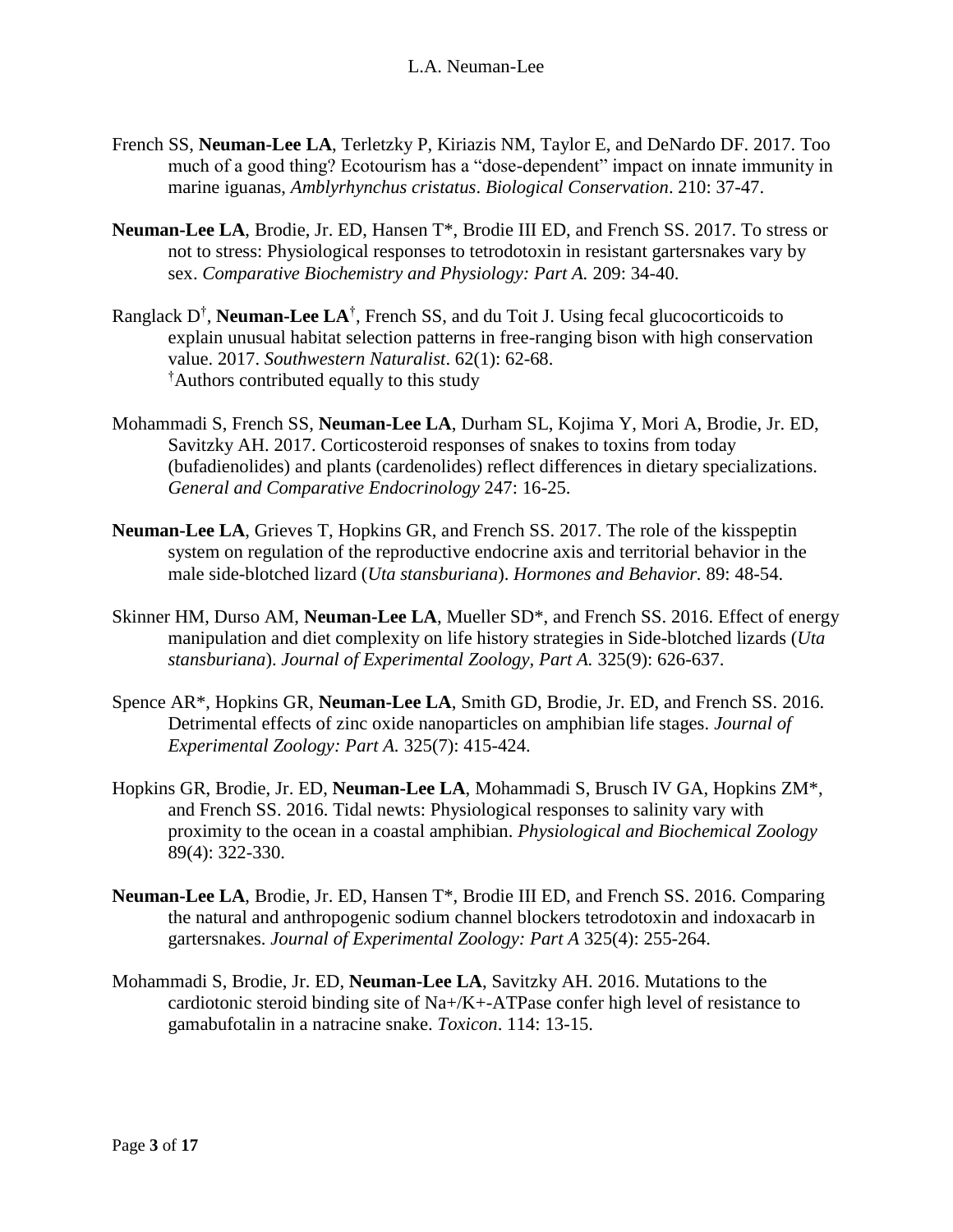- **Neuman-Lee LA**, Fokidis B, Spence A\*, Van der Walt M\*, Smith GD, Durham S, French SS. 2015. Interactions between food restriction and chronic stress influence investment in immune function in gartersnakes. *Functional Ecology*. 29: 1453-1462.
- **Neuman-Lee LA**, Carr J, Vaughn K\*, French SS. 2015. Physiological effects of polybrominated diphenyl ether (PBDE-47) on pregnant gartersnakes and resulting offspring. *General and Comparative Endocrinology.* 219: 143-151.
- **Neuman-Lee LA**, Stokes AN, Greenfield S\*, Hopkins G, Brodie ED, Jr., French SS. 2015. Effects of antipredator behavior and tetrodotoxin concentrations on stress response in Rough-skinned newts. *General and Comparative Biology*. 213:59-64.
- Boone MD, Bishop CA, Boswell LA, Brodman RD, Burger J, Davidson C, Gochfeld M, Hoverman JT, **Neuman-Lee LA**, Relyea RA, Rohr JR, Salice C, Semlitsch RD, Sparling D, and Weir S. 2014. Pesticide regulation amid the influence of industry. *Bioscience*. doi: 10.1093/biosci/biu138
- **Neuman-Lee LA** and French SS. 2014. Wound healing reduces stress-induced immune changes: Evidence for immune trade-offs in the side-blotched lizard. *Journal of Comparative Physiology B*, 1-7
- **Neuman-Lee LA**, Gaines KF, Baumgartner KA\*, Voorhees JM\*, Mullin SJ. 2014. Assessing holistic effects of atrazine ingestion on gravid Northern Watersnakes (*Nerodia sipedon*) and their offspring. *Environmental Toxicology*. 29(9): 1072-1082 doi: 10.1002/tox.21837.
- Warner DA, Jergenson A\*, **Neuman-Lee LA**, Janzen FJ. 2014. Swimming against the tide: resilience of a riverine turtle to extreme environmental events. *Biology Letters* 10(3) doi: 10.1098/rsbl.2013.0782
- Stokes AN, Ducey PK, **Neuman-Lee LA**, Hannifin CT, French SS, Pfrender ME, Brodie ED III, Brodie ED, Jr. 2014. Confirmation and distribution of tetrodotoxin for the first time in terrestrial invertebrates: Two terrestrial flatworm species (*Bipalium adventitium* and *Bipalium kewense*). *PLoS ONE.* 9(6) doi: 10.1371/journal.pone.0100718.
- **Neuman-Lee LA**, Hopkins GR, Brodie ED, Jr., French SS. 2013. Sublethal contaminant exposure alters behavior in a common insect: Important implications for tropic transfer. *Journal of Environmental Science and Health, Part B*. 48(6): 442-448.
- **Neuman-Lee LA**, Durso AM, Kiriazis NM\*, and Mullin SJ. 2013. Differential habitat use by Common Watersnakes (*Nerodia sipedon*). *IRCF Reptiles & Amphibians* 20(4): 166-171.
- French SS and **Neuman-Lee LA**. 2012. Novel ex vivo method for microbiocidal activity across vertebrate species. *Biology Open* 1: 482-487.
- **Neuman-Lee LA** and Janzen FJ. 2011. Atrazine exposure impacts behavior and survivorship of neonatal turtles. *Herpetologica* 67(1): 23-31.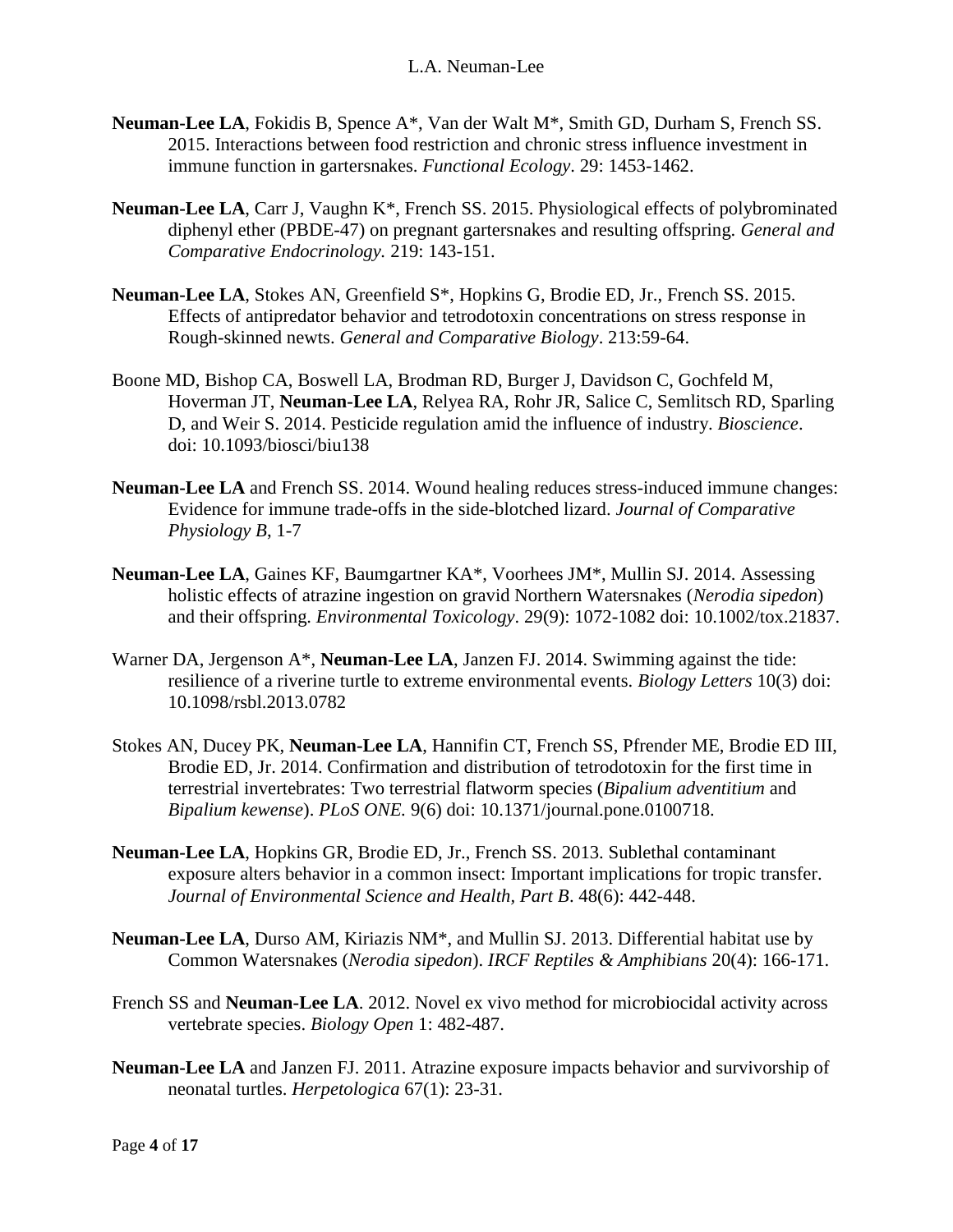**Neuman-Lee LA**, McGaugh SE, Pfrender M, and Janzen FJ. 2011. Using mitochondrial DNA to determine the identity and origin of a gartersnake found in Alaska. *Journal of Herpetology* 45(1):63-65.

### *Geographic Distribution Notes*

- **Neuman-Lee LA** and Durso AM. 2011*. Graptemys pseudogeographica* (False Map Turtle) Carroll & Whiteside Counties, Illinois. Geographic Distribution. Herpetological Review. 42(1):110.
- **Neuman-Lee LA** and Durso AM. 2011*. Graptemys geographica* (Northern Map Turtle) Whiteside County, Illinois. Geographic Distribution. Herpetological Review. 42(1):110.
- Durso AM and **Neuman-Lee LA**. 2011*. Chelydra serpentina* (Snapping Turtle) Whiteside County, Illinois. Geographic Distribution. Herpetological Review. 42(1):110.

#### *Other Publications*

Neuman-Lee L. 2008. A Day at Turtle Camp. *The Big Muddy: A Journal of the Mississippi River Valley* 8(1):40-47.

#### **Awards and Honors**

| 2016 | College of Science Researcher of the Year, Utah State University            |
|------|-----------------------------------------------------------------------------|
| 2016 | Biology Graduate Researcher of the Year, Utah State University              |
| 2013 | Biology Graduate Teacher of the Year, Utah State University                 |
| 2012 | James A. and Patty MacMahon Ecology Graduate Student Research Award, Utah   |
|      | <b>State University</b>                                                     |
| 2010 | Distinguished Graduate Student Award, Eastern Illinois University           |
| 2010 | Graduate Showcase Recipient, Eastern Illinois University                    |
| 2009 | Graduate Research Award, 2 <sup>nd</sup> Runner-up, Herpetologists' League  |
| 2009 | Stephen Jay Gould Award (Darwin's Rhetorical Model: Its effectiveness and   |
|      | <i>continued use</i> ), Eastern Illinois University                         |
| 2008 | Cardinal Key Honor Society (<1% of ISU Senior Class), Iowa State University |

#### **Grants and Fellowships**

| 2019 | Arkansas State Wildlife Grant-- Monitoring Illinois Chorus Frog (Pseudacris     |
|------|---------------------------------------------------------------------------------|
|      | <i>illinoensis</i> ) in Northeast Arkansas                                      |
| 2019 | Arkansas BioSciences Institute-- Establishing long-term research of the immune  |
|      | and endocrine system interactions in reptilian species of the Mississippi Delta |
|      | Region                                                                          |
| 2018 | INBRE Mini-Sabbatical-- Detecting phagocytic B cells in reptiles                |
| 2018 | A-State Faculty Research Awards Council-- Energetic trade-offs in Collared      |
|      | Lizards (Crotaphytus collaris) in a broader context                             |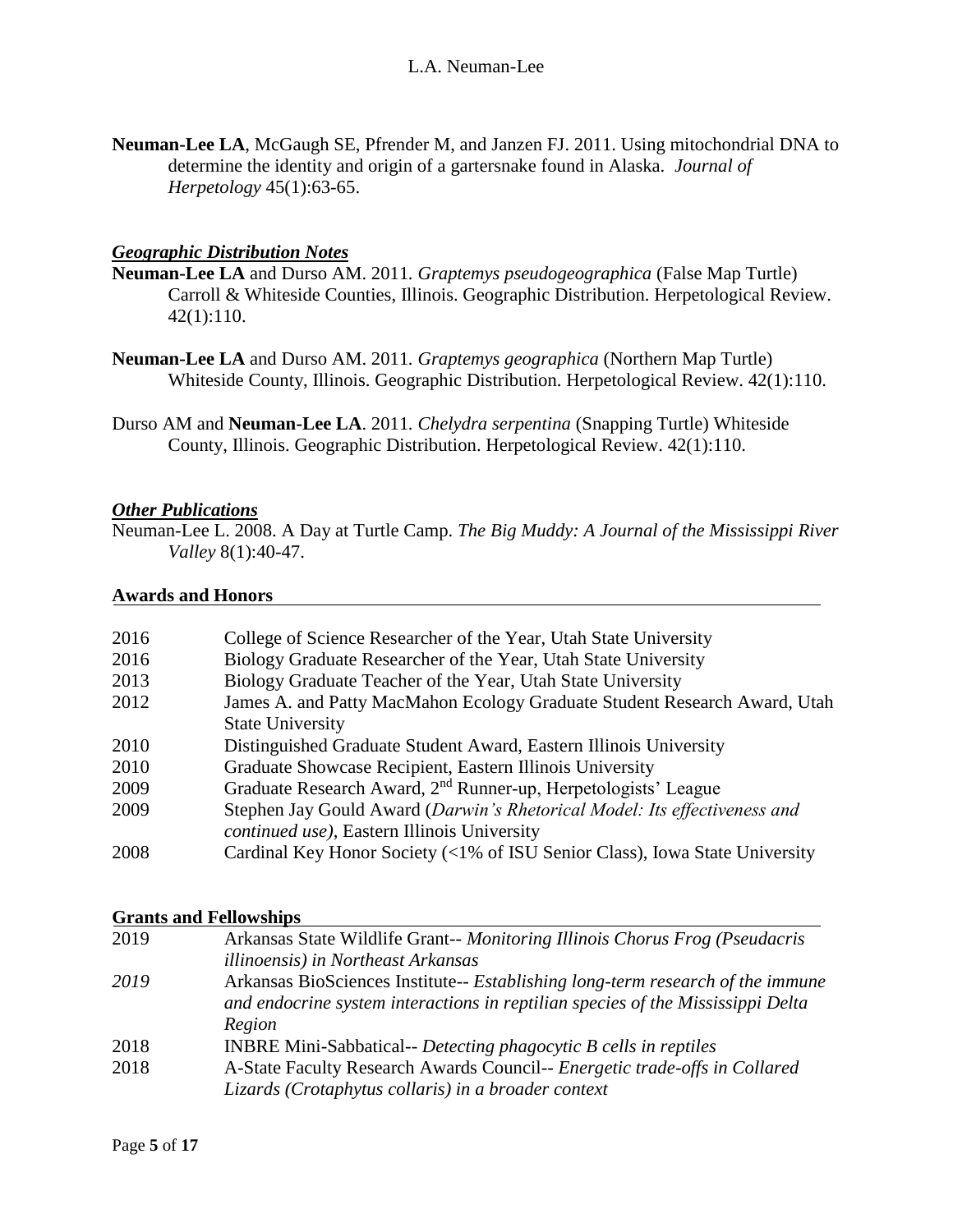| 2018      | Arkansas BioSciences Institute-- Confirming the presence and activity of<br>phagocytic B cells in squamates to further our understanding of innate immune<br>system functioning |
|-----------|---------------------------------------------------------------------------------------------------------------------------------------------------------------------------------|
| 2013      | Doctoral Dissertation Improvement Grant, Utah State University                                                                                                                  |
| 2010-2011 | Vice President Research Fellowship, Utah State University                                                                                                                       |
| 2010      | Graduate Student Investigator Award, Eastern Illinois University                                                                                                                |
| 2010      | Williams Travel Award, Eastern Illinois University                                                                                                                              |
| 2009      | Graduate Student Research Award, The Wildlife Society's Toxicology Working<br>Group                                                                                             |
| 2009      | Presidential Graduate Assistantship, Eastern Illinois University                                                                                                                |
| 2009      | Williams Travel Award, Eastern Illinois University                                                                                                                              |
| 2005      | Renewing Earth and Its People (REAP)                                                                                                                                            |

# **Invited Talks**

| 2019 | "Endocrine and immune interactions in reptiles." University of Central Arkansas,    |
|------|-------------------------------------------------------------------------------------|
|      | Seminar Series; March 1, 2019                                                       |
| 2018 | "Setting yourself up for success during grad school." Arkansas State University     |
|      | Graduate Council, Keynote Address; Jonesboro, AR                                    |
| 2012 | "Ecological and physiological effects of the herbicide atrazine." Franklin and      |
|      | Marshall College; Lancaster, PA                                                     |
| 2011 | "Holistic effects of atrazine on pregnant watersnakes and their offspring." Biology |
|      | Department Seminar; University of Utah; Salt Lake City, UT                          |
| 2008 | "Planting a TREE Program: A Practical Model." Ecological Society of America         |
|      | Annual Meeting; Milwaukee, WI (with J Strickland, J Maciel, S Thol, and F           |
|      | Janzen)                                                                             |
|      |                                                                                     |

### **Conference Activity/Participation**

\*Denotes undergraduate

# *Oral Presentations*

| 2017 | <b>Neuman-Lee LA, Brodie, Jr. ED, and French SS. "Examining the stress response</b><br>in the gartersnake-newt-TTX system." Joint Meeting of Ichthyologists and<br>Herpetologists. Rochester, NY. *Invited symposium talk                                      |
|------|----------------------------------------------------------------------------------------------------------------------------------------------------------------------------------------------------------------------------------------------------------------|
| 2016 | Smith GD, Neuman-Lee LA, Webb AC, Denardo DF, Angilletta MJ, and French<br>SS. "Lizards downregulate their metabolism in response to an immune challenge:<br>implications for energy status." Society of Integrative and Comparative Biology.<br>Portland, OR. |
| 2015 | <b>Neuman-Lee LA, Brodie, Jr. ED, and French SS. "Physiological consequences of</b><br>evolution: Quantifying the costs of adaptive resistance to tetrodotoxin in<br>gartersnakes. Society of Integrative and Comparative Biology. West Palm Beach,<br>FL.     |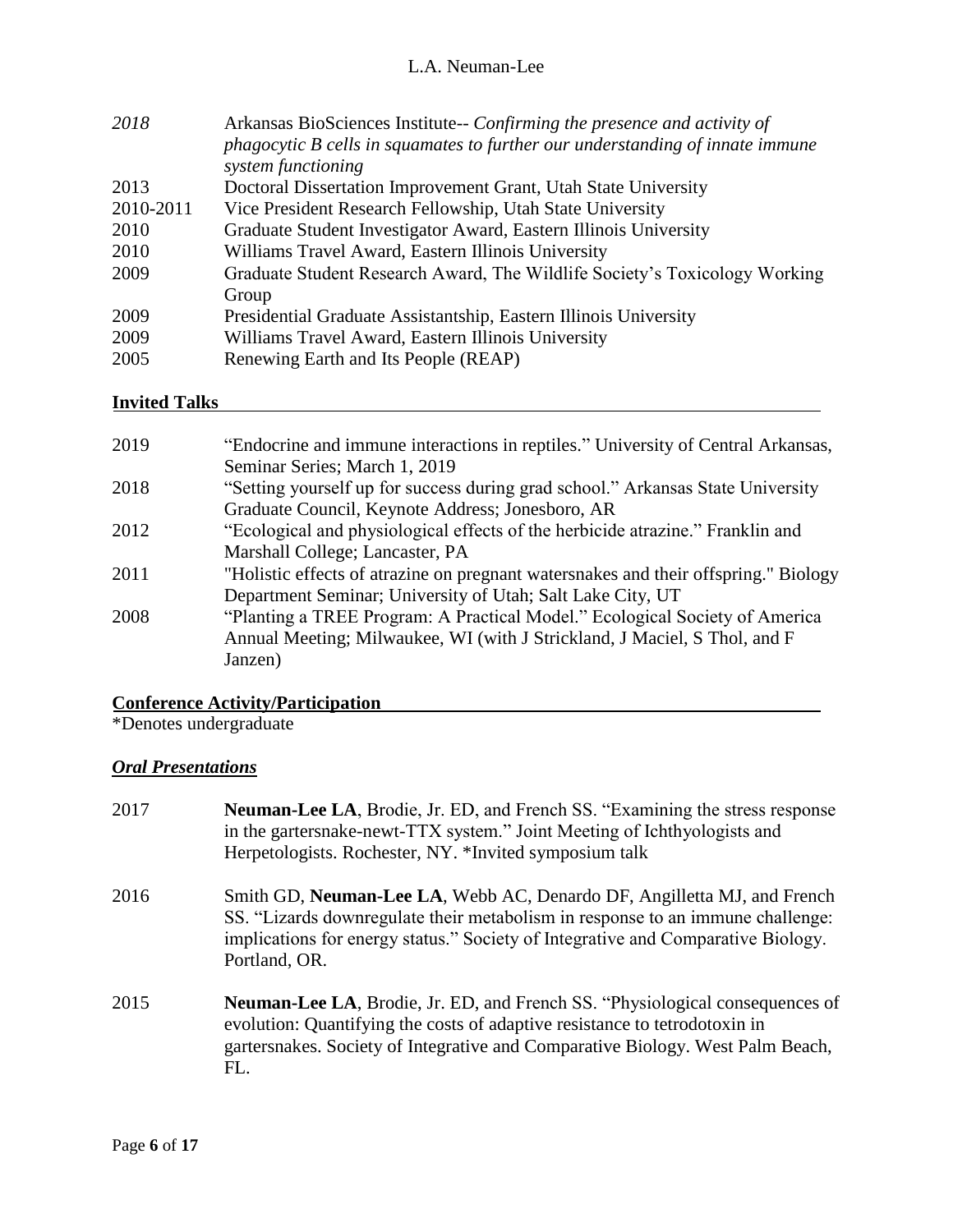| 2015 | Smith GD, Durso AM, Neuman-Lee LA, and French SS. "The town lizard and<br>the country lizard: the physiological ecology of urbanization in Uta<br>stansburiana." Society of Integrative and Comparative Biology. West Palm<br>Beach, FL.                                                |
|------|-----------------------------------------------------------------------------------------------------------------------------------------------------------------------------------------------------------------------------------------------------------------------------------------|
| 2015 | Spence AR*, Hopkins GR, Neuman-Lee LA, Brodie, Jr. ED, French SS. "Effects<br>of chronic and acute exposure to ZnO nanoparticles across life-history stages in a<br>caudate amphibian (Taricha granulosa). Society for Integrative and Comparative<br>Biology; West Palm Beach, FL.     |
| 2014 | Mohammadi S, Savitzky AH, Neuman-Lee L, Petschenka G. "Molecular and<br>Physiological Mechanisms of Bufadienolide-resistance in Toad-Eating Snakes."<br>Joint Meeting of Ichthyologists and Herpetologists. Chattanooga, TN.                                                            |
| 2014 | <b>Neuman-Lee LA, Smith GD, and French SS. "Interactive effects of food</b><br>restriction and restraint stress on stress reactivity, immune function, and energy<br>metabolite use and storage in snakes." Society of Integrative and Comparative<br>Biology. Austin, TX.              |
| 2014 | Durso AM, Smith GD, Neuman-Lee LA, and French SS. "Using labeled nutrient<br>tracers to reveal resource allocation in lizards with competing needs." Society for<br>Integrative and Comparative Biology. Austin, TX.                                                                    |
| 2014 | Smith GD, Neuman-Lee LA, Durso AM, and French SS. 2014. "Investment<br>between reproductive and immune systems varies with latitude and time in Uta<br>stansburiana." Society for Integrative and Comparative Biology. Austin, TX.                                                      |
| 2011 | <b>Neuman-Lee LA, Gaines KF, Baumgartner KA*, Voorhees J*, and Mullin SJ.</b><br>"Using multiple endpoints to determine the effects of atrazine ingestion on gravid<br>female watersnakes and their offspring." Society for Integrative and Comparative<br>Biology; Salt Lake City, UT. |
| 2010 | Neuman-Lee LA, Gaines KF, and Mullin SJ. "Estradiol levels in watersnakes<br>(Colubridae: Nerodia) during gestation as a function of exposure to ingested<br>atrazine." Joint Meeting of Ichthyologists and Herpetologists; Providence, RI.                                             |
| 2010 | Neuman-Lee LA, Mullin SJ and Gaines KF. "Atrazine during pregnancy: Its<br>impacts on viviparous reptile mothers and young." Midwest Ecology and<br>Evolution Meetings; Ames, IA.                                                                                                       |
| 2009 | <b>Neuman-Lee LA</b> and Janzen F. "Examining the effects of atrazine on embryos of<br>turtles from two deeply divergent Cryptodiran families (Emydidae and<br>Trionychidae)." Joint Meeting of Ichthyologists and Herpetologists; Portland, OR.                                        |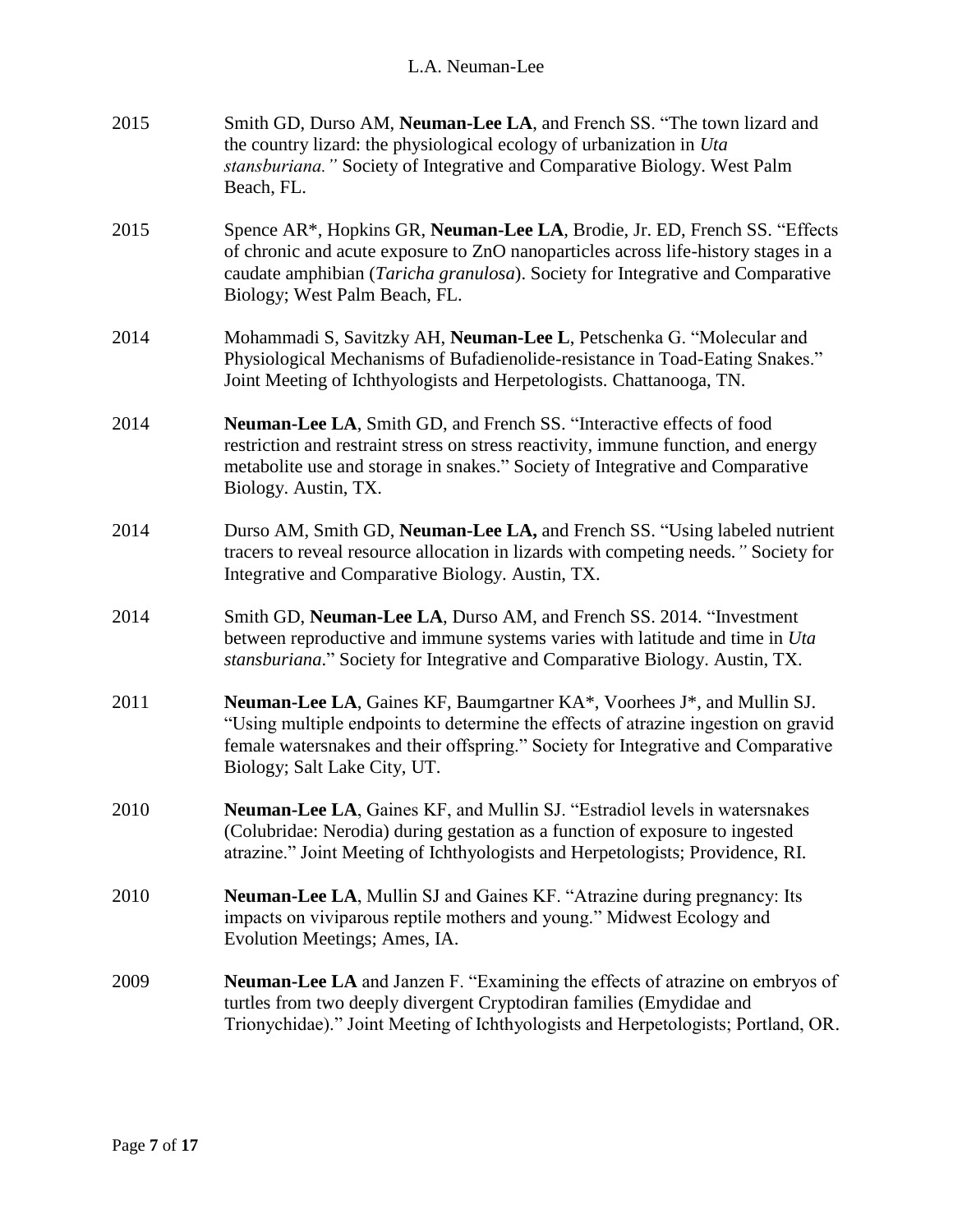- 2008 **Neuman-Lee L.** "Short term exposure to herbicide yields long term effects in Map Turtles (*Graptemys*)." Ecological Society of America Annual Meeting; Milwaukee, WI.
- 2008 **Neuman-Lee LA**. "Short term exposure to herbicide yields long term effects in Map Turtles (*Graptemys*)." Undergraduate Research Symposium; Iowa State University.

## *Poster Presentations*

| 2019 | Terry J, Bulice T*, and Neuman-Lee LA. Monitoring Illinois Chorus Frog<br>(Pseudocris illinoensis) in Northeast Arkansas. Joint Meeting of Ichthyologists<br>and Herpetologists. Park City, UT                                               |
|------|----------------------------------------------------------------------------------------------------------------------------------------------------------------------------------------------------------------------------------------------|
| 2019 | Martin LA, Bulice T*, Gifford M, and Neuman-Lee LA. Physiological tradeoffs<br>in reproductive collared lizards. Joint Meeting of Ichthyologists<br>and<br>Herpetologists. July 2019, Park City, UT                                          |
| 2019 | Dawson G*, Martin LA, and Neuman-Lee LA. Helping the Herps: Restoring the<br>Past for Arkansas State's Future. Society for the Preservation of Natural History<br>Collection. May, 2019, Chicago, IL                                         |
| 2016 | Neuman-Lee LA and French SS. Ecoimmunology tools in gartersnakes. Society<br>of Integrative and Comparative Biology. Portland, OR.                                                                                                           |
| 2015 | Van der Walt M <sup>*</sup> , Smith GD, Neuman-Lee LA, and French SS. Group housing<br>and stress in Side-Blotched Lizards. Society for Integrative and Comparative<br>Biology; West Palm Beach, FL.                                         |
| 2015 | French SS, Neuman-Lee LA, Greenfield SM <sup>*</sup> . Effects of corticosterone and<br>ACTH on the unken reflex in Rough-skinned newts, Taricha granulosa. Society<br>for Integrative and Comparative Biology; West Palm Beach, FL.         |
| 2015 | Van der Walt M <sup>*</sup> , Smith GD, Neuman-Lee LA, and French SS. Lonely lizards:<br>individual housing causes physiological change in side-blotch lizards (Uta<br>stansburiana). Association of Zoos and Aquariums; Salt Lake City, UT. |
| 2014 | Durso AM, Smith GD, Neuman-Lee LA, and French SS. Using labeled nutrient<br>tracers to reveal resource allocation in lizards with competing needs. Joint<br>Meeting of Ichthyologists & Herpetologists. Chattanooga, TN.                     |
| 2014 | Hopkins GR., Brodie, Jr. ED, Neuman-Lee LA, Stopher ZM*, and French SS.<br>Tidal newts: Evolution in a stressful environment. Genomes to Biomes-1st Joint<br>Conference of the Canadian Society for Ecology and Evolution, Canadian Society  |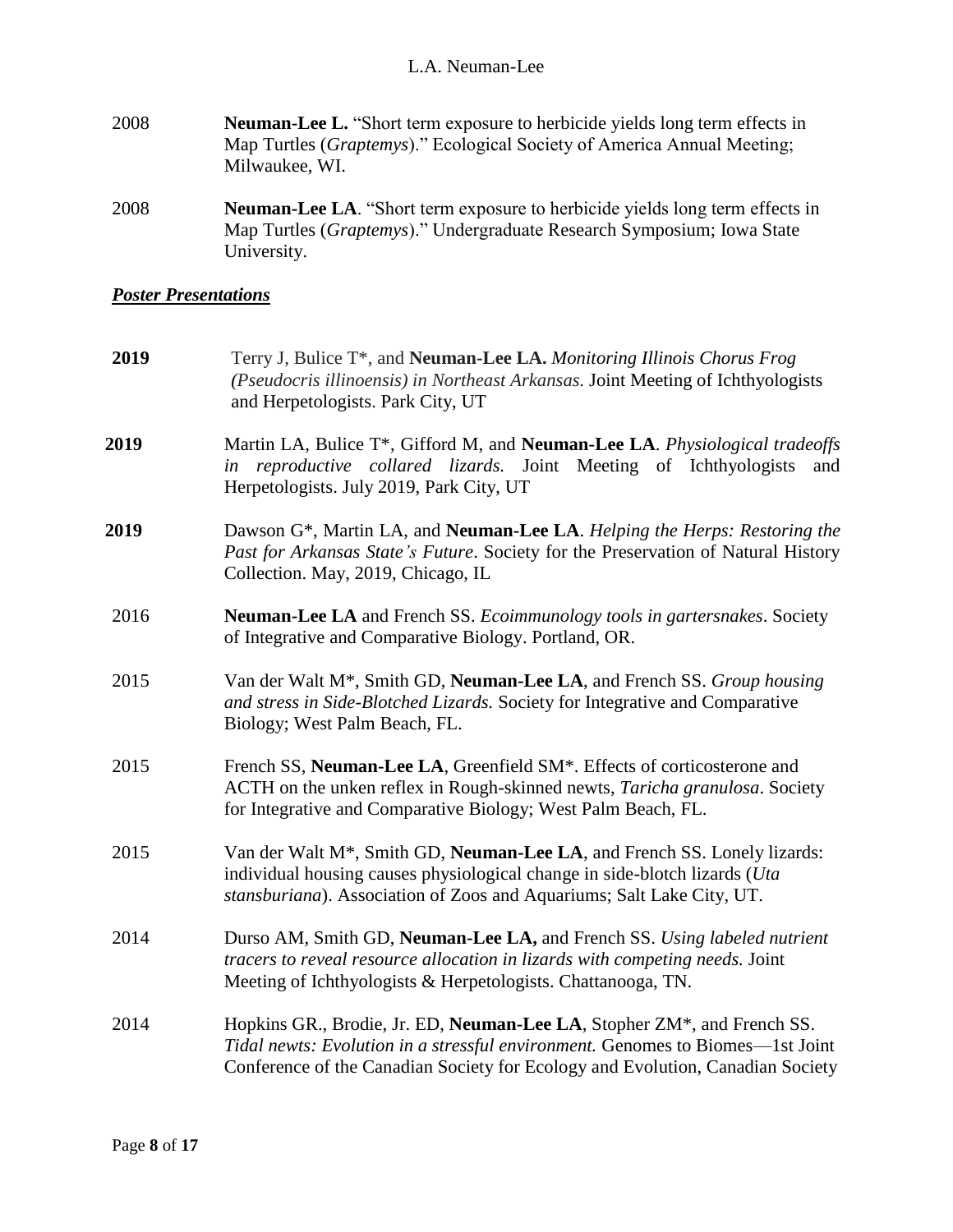| of Zoologists, and the Society of Canadian Limnologists, Montreal, Quebec, |
|----------------------------------------------------------------------------|
| Canada.                                                                    |

- 2013 Hopkins GR., Brodie, Jr. ED, **Neuman-Lee LA**, Stopher ZM\*, and French SS. *Tidal newts: Evidence for local adaptation to an osmotically stressful environment.* Annual Meetings of the Society for the Study of Evolution & American Society of Naturalists, Snowbird, Utah.
- 2012 **Neuman-Lee LA** and French SS. *Effects of prenatal exposure to a flame retardant on survival and growth in juvenile Western Terrestrial Gartersnakes (*Thamnophis elegans*).* World Congress of Herpetology, Vancouver, British Columbia, Canada.
- 2011 **Neuman-Lee LA** and French SS. 2011. *Endocrine, immune, and behavioral responses to flame retardant exposure in gartersnakes.* 7<sup>th</sup> International Symposium on Amphibian and Reptilian Endocrinology and Neurobiology. Ann Arbor, MI.
- 2011 Gross IP\*, **Neuman-Lee LA**, Durso AM, and Mullin SJ. *Assessing the relationship between parasite loads & limb deformities in Small-mouthed Salamanders (Caudata: Ambystomatidae)*. Joint Meeting of Ichthyologists & Herpetologists. Minneapolis, MN.
- 2010 Voorhees JR\*, **Neuman-Lee LA**, Mullin SJ, and Gaines KF. 2010. *Lipid concentrations in neonate watersnakes (Colubridae: Nerodia) as a function of in utero exposure to atrazine.* Joint Meeting of Ichthyologists and Herpetologists, Providence, RI.
- 2010 Baumgartner KA\*, Mullin SJ and **Neuman-Lee LA**. *The Effect of atrazine on scale-row symmetry during the development of neonate watersnakes (Colubridae:*  Nerodia*).* Midwest Ecology and Evolution Meetings, Ames, IA.
- 2009 Neuman-Lee LA, Strickland J, Thol S, Janzen F. *Planting a TREE: Exposing high school students to ecological research with reptiles*. Joint Meeting of Ichthyologists and Herpetologists. Portland, OR.
- 2009 Kiriazis NM\*, **Neuman-Lee LA** and Mullin SJ. *Population structure and morphometrics of Northern Watersnakes (*Nerodia sipedon*) in an anthropogenic habitat*. Joint Meeting of Ichthyologists and Herpetologists. Portland, OR.
- 2009 **Neuman-Lee LA** and Janzen F. *Using DNA sequencing to determine the identity and geographic origin of an unknown snake in Alaska*. Snake Ecology Group Meeting. Donnelly, ID.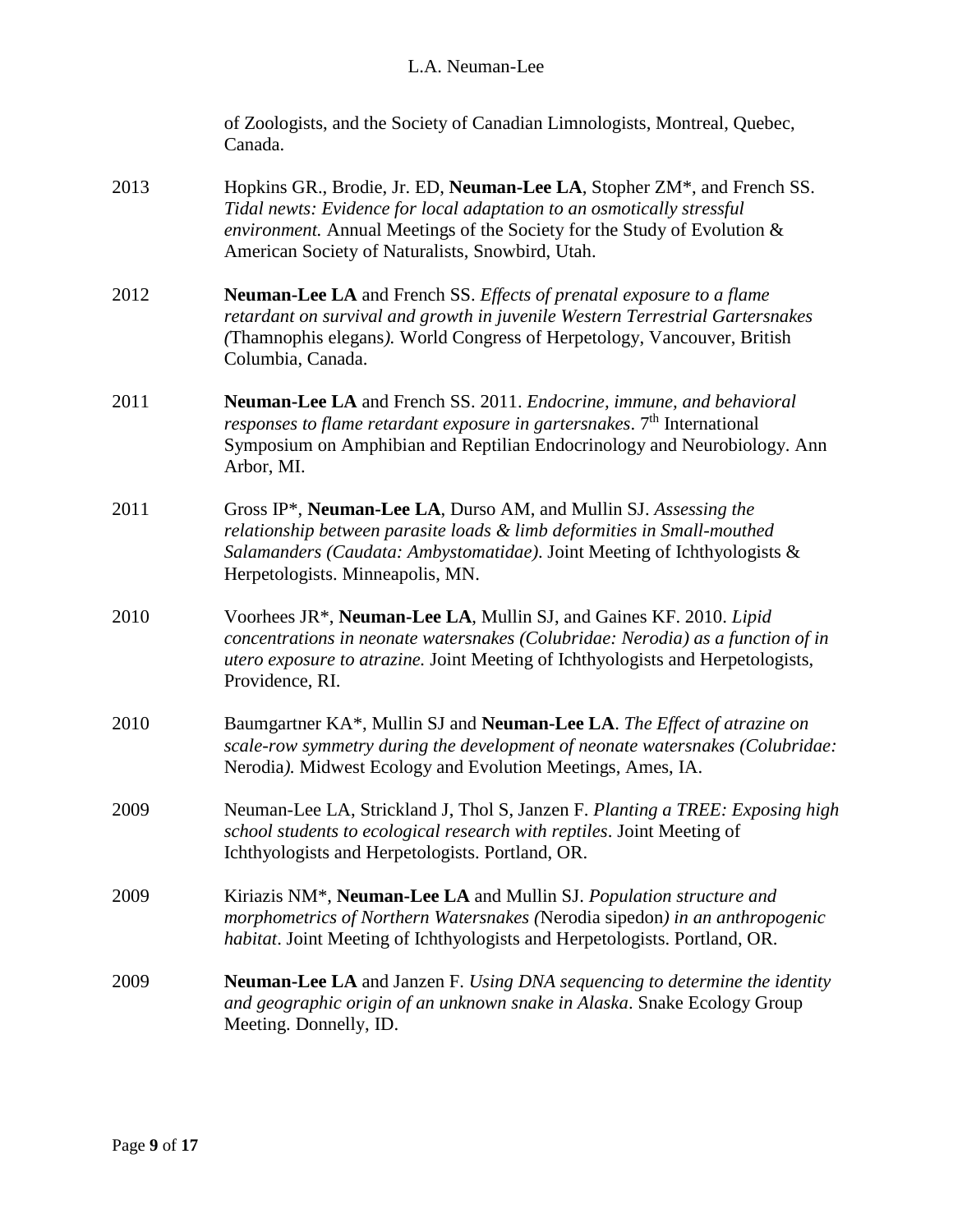| 2008 | <b>Neuman-Lee LA, Thol S, Strickland J, Janzen F. The TREE Program: Bringing</b><br><i>Ecological Research to Local Students. Partners in Amphibian and Reptile</i><br>Conservation (PARC). Bluegrass, IA.         |
|------|--------------------------------------------------------------------------------------------------------------------------------------------------------------------------------------------------------------------|
| 2008 | <b>Neuman-Lee LA</b> and Janzen F. Feeding behavior altered by short-term atrazine<br>exposure during incubation in map turtles (Graptemys). Research at the Capitol.<br>Des Moines, IA.                           |
| 2007 | <b>Neuman-Lee LA</b> and Janzen F. Survivability and Recruitment in Illinois<br>Population of Male Painted Turtles (C. picta). Science with Practice. Ames, IA.                                                    |
| 2007 | <b>Neuman-Lee LA, Thol S, Strickland J, Janzen F. The TREE Program: Bringing</b><br>Ecological Research to Local Students. Research Experience for Undergraduates<br>(REU). Ames, IA.                              |
| 2006 | Neuman-Lee LA and Janzen F. Effects of Atrazine on Map Turtle (Graptemys)<br>Development and Behavior. Society of Integrative and Comparative Biology.<br>Orlando, FL.                                             |
| 2004 | <b>Neuman-Lee LA</b> and Janzen F. The Effects of Atrazine on the Performance,<br>Survival, and Behavior of Embryonic Map Turtles (Graptemys). Society of<br>Integrative and Comparative Biology, New Orleans, LA. |

# **Teaching Experience**

|                           | $G =$ Graduate; UG = Undergraduate; H = Honors |  |
|---------------------------|------------------------------------------------|--|
| Arkansas State University |                                                |  |
| 2019 (Fall)               | Comparative Animal Physiology (G and UG)       |  |
| 2019 (Fall)               | Immunology $(G, H, and UG)$                    |  |
| 2019 (Fall)               | Topical Seminar: The Biology of Stress (G)     |  |
| $2019$ (Spring)           | Ecophysiology (G)                              |  |
| $2019$ (Spring)           | Topical Seminar: The Microbiome (G)            |  |
| $2019$ (Spring)           | Histology and Lab (G and UG)                   |  |
| 2018 (Fall)               | Endocrinology (G and UG)                       |  |
| 2018 (Fall)               | Immunology (G and UG)                          |  |
| $2018$ (Spring)           | Herpetology and Lab (G and UG)                 |  |
| 2017 (Fall)               | Immunology (G and UG)                          |  |
|                           |                                                |  |
| Utah State University     |                                                |  |

| $2017$ (Spring) | Biology and the Citizen Lecture (Intro Bio Non-Majors), Instructor (UG) |
|-----------------|-------------------------------------------------------------------------|
| 2016 (Fall)     | Comparative Physiology Lecture, Instructor (G and UG)                   |
| $2016$ (Spring) | Human Physiology, Guest lecture on endocrinology (UG)                   |
| 2015 (Fall)     | Comparative Physiology Lecture, Instructor (G and UG)                   |
| $2015$ (Spring) | Principles of Genetics, Guest lecturer on Mendelian genetics, sex       |
|                 | determination and sex-linked characteristics (3 lectures) (UG)          |
| $2014$ (Spring) | Human Physiology Lab (4 sections), TA (UG)                              |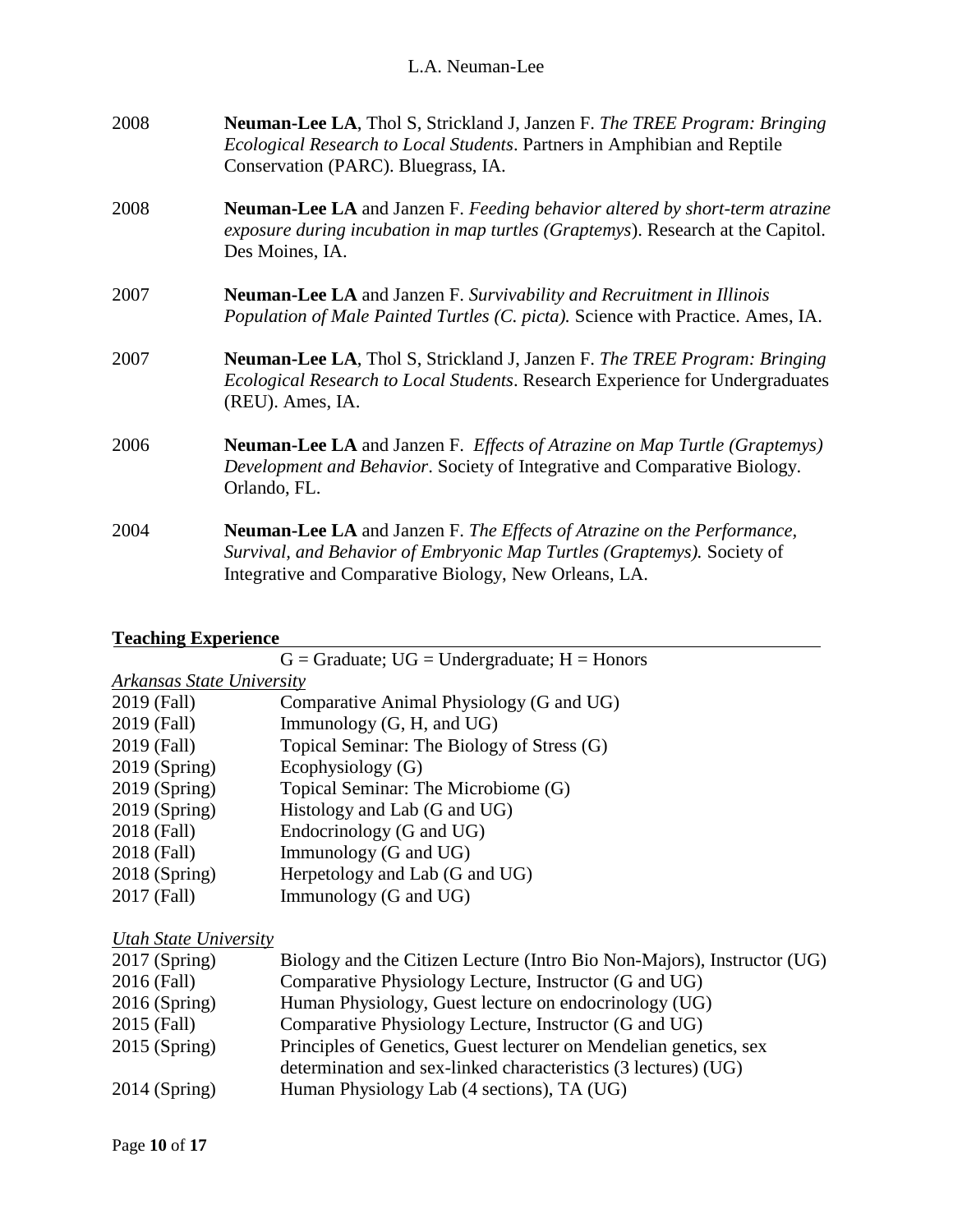| 2013 (Fall)     | Comparative Animal Physiology Lab (2 sections), Instructor—designed<br>and developed 3 new labs on crayfish metabolism, snake stress and<br>immune physiology, and osmoregulation in newts and invertebrates (G<br>and UG) |
|-----------------|----------------------------------------------------------------------------------------------------------------------------------------------------------------------------------------------------------------------------|
| $2013$ (Spring) | Introductory Lab for Biology Majors II (3 sections), TA (UG)                                                                                                                                                               |
| 2012 (Fall)     | Comparative Animal Physiology Lab (2 sections), Instructor (G and UG)                                                                                                                                                      |
| $2012$ (Spring) | Principles of Genetics, Guest lecturer on developmental, evolutionary,                                                                                                                                                     |
|                 | immuno-, and population genetics (4 lectures) (UG)                                                                                                                                                                         |
| 2011 (Fall)     | Introductory Lab for Biology Majors I (3 sections), TA (UG)                                                                                                                                                                |

#### *Eastern Illinois University*

| $2010$ (Spring) | Biology for Non-Majors Lab (2 sections), Instructor (UG) |
|-----------------|----------------------------------------------------------|
| 2009 (Fall)     | Biology for Non-Majors Lab (2 sections), Instructor (UG) |
| $2009$ (Spring) | Herpetology Lab (1 section), TA (G and UG)               |
| $2009$ (Spring) | Biology for Majors Lab (1 section), TA (UG)              |
| 2008 (Fall)     | Ecology Lab (2 sections), TA (G and UG)                  |

\*Co-advised with Virginie Rolland

#### **Mentoring Experience**

2007-2011 Coordinator and designer of Turtle Camp Research and Education in Ecology (TREE) Program, Iowa State University—mentored 20 high school students and 6 undergraduate students through this project

### *Mentored Students*

*(Arkansas State University)*

#### *PhD*

Lindsey Martin (2018-present)—Characterization and Evolution of Phagocytic B Cells

#### *M.S.*

Jennifer Terry (2018-present)—Tradeoffs among physiological systems in aquatic turtles Alyssa Hartzheim (2019-present) Emily Field (2019-present) Heaven Tharp (2019-present)\*

### *B.S.*

Sara Brown (2017-2018)—Optimization of estradiol extraction procedures Colton Rudder (2017-2018)—Volunteered with herpetology collection Tristan Bulice (2018-present)—Testosterone and bite force in collared lizards Johanna Cannon (BRIDGE intern—2018-present)—Measuring bactericidal ability in malathion-treated chickens Timothy Tyler (2018-present)—Identification of antibodies for snake B Cells Jared Hastings (2018-2019)—Measurement of estradiol levels in gartersnake females Grant Dawson (2018-present)—Herpetological collection optimization Christian Vickrey (2019-present)—Field examination of turtle populations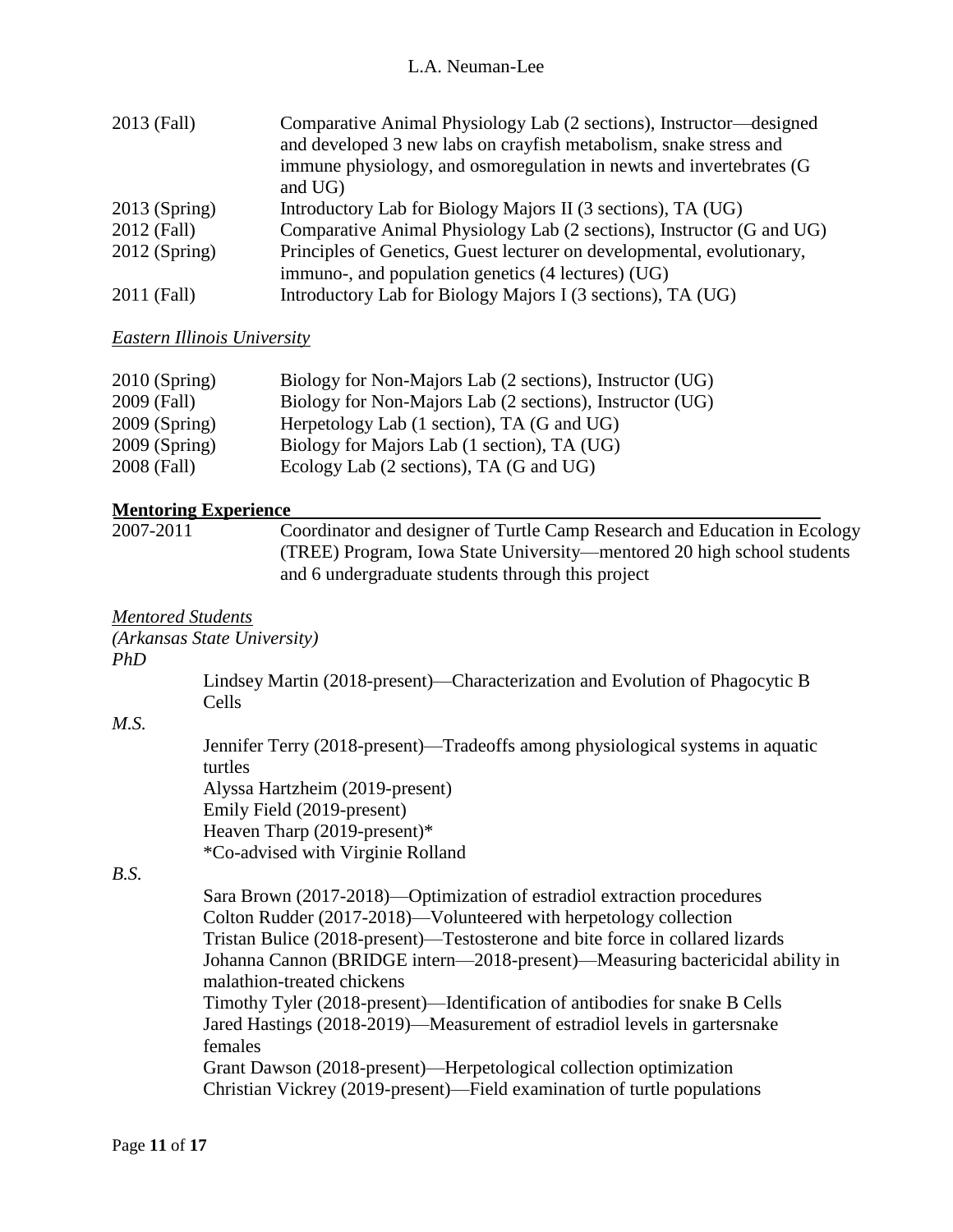Taylor Fiedor (2019-present)—TBA Mary (Ambrette) Veach (ABI Intern; 2019-present)—Immunological characteristics of turtles Shawn King (ABI Intern; 2019-present)—Immune cell characterization of turtle blood

#### *Committee Member*

Brittany McCall (PhD; 2017-present) Amber Spence (MS; 2017-present) Cristofer Calvo-Sanchez (MS; 2017-2019) Emma Martin (MS; 2017-present) Jacob Wessels (MS; 2017-present) Emily Donahue (MS; 2017-present) Benjamin Spitz (MS; 2017-present) Kevin Krajcir (MS; 2018-present)

### *2010- 2017 (Utah State University)*

Holden Brown—Organ weights in chemically-treated snakes Landon Felhberg (Teaching scholar)—Glucose levels in recently emerged snakes Sydney Greenfield—Temperature effects of wound healing in newts Tyler Hansen—TTX and snake resistance Zachary Hopkins (Teaching scholar)—Glucose tolerance in snakes Heather Skinner (veterinarian student)—Maternal investment and immunity in lizards Georgia Kosmala (Brazilian visiting scholar)—Corticosterone levels in larval newts Michael Ryan—Effects of temperature on immune function in house snakes Eric Sims—Organ weights in chemically-treated snakes Austin Spence—Exploring the effect of construction on snake populations Marilize Van der Walt—Determining how noise and conspecifics affect lizard stress Eleanor Watson—Conspecific choice of scent in male and female snakes

#### *2008-2010 (Eastern Illinois University)*

Kyle Baumgartner—Fluctuating asymmetry in watersnake neonates Iwo Gross—Animal care and laboratory procedures Nicholas Kiriazis—Differential habitat selection in watersnakes Mary Jo Kocher—Animal care and laboratory procedures Jamie Voorhees—Lipid content in livers of atrazine-treated watersnakes

#### *2008 (Iowa State University)*

Kyndra Lundquist—Hatching synchrony in two species of freshwater turtle

#### **Research Experience**

2010-2017 *Dissertation Research* Understanding the stress response in reptiles and its effect on endocrine and immune function using hormone and innate immune assays (w/ Susannah French, Utah State University).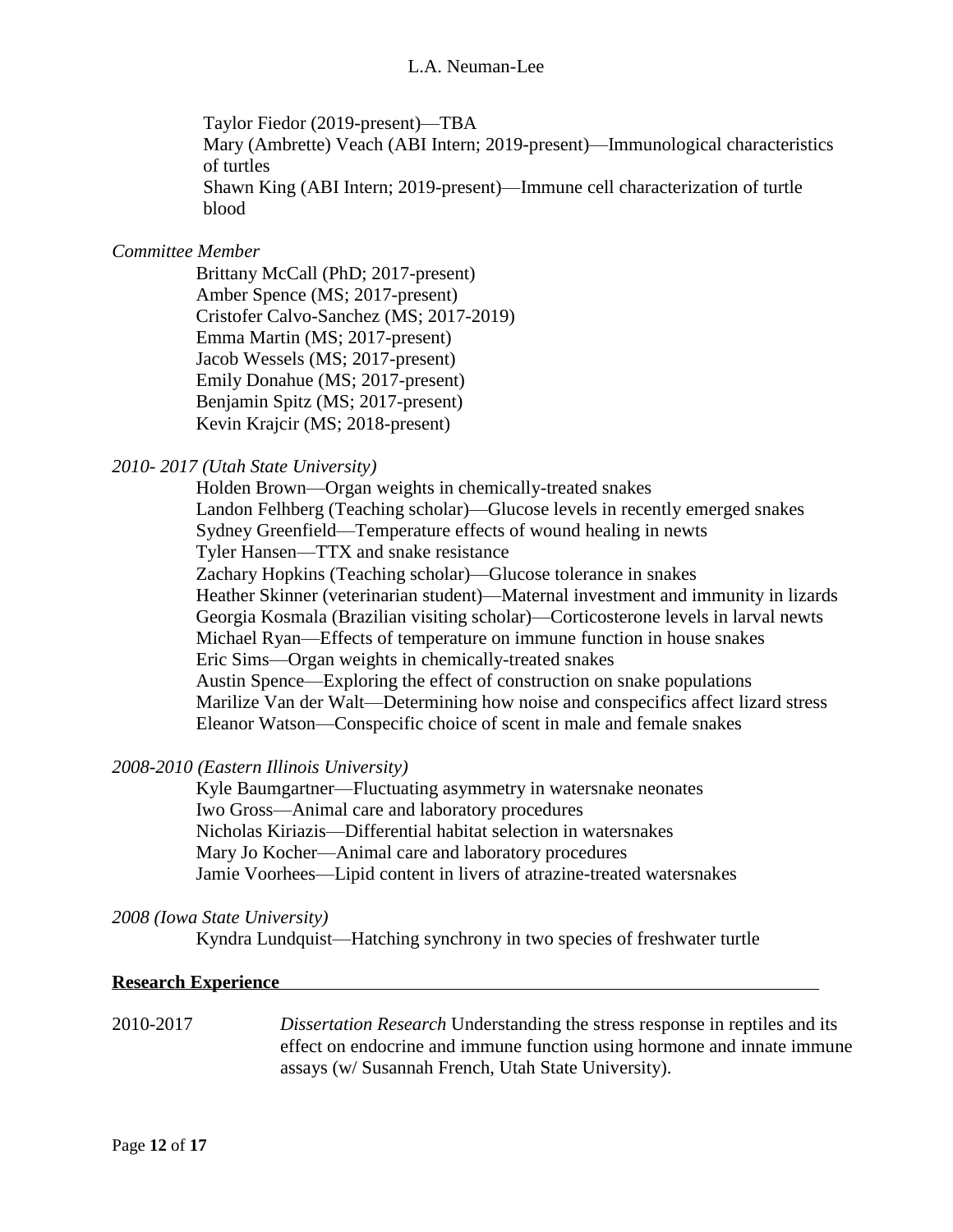| 2008-2010 | Master's Research Examining link between pregnant female Northern<br>Watersnakes (Nerodia sipedon) treated with an endocrine disruptor<br>(atrazine), estradiol fluctuations, and neonate development (w/ Stephen<br>Mullin and Karen Gaines, Eastern Illinois University).                                                                                                                                                                                                                                                                                                                                                                                                                                                                                  |
|-----------|--------------------------------------------------------------------------------------------------------------------------------------------------------------------------------------------------------------------------------------------------------------------------------------------------------------------------------------------------------------------------------------------------------------------------------------------------------------------------------------------------------------------------------------------------------------------------------------------------------------------------------------------------------------------------------------------------------------------------------------------------------------|
| 2002-2008 | Undergraduate Research Assistant Studied the impact of the common<br>herbicide, atrazine, on the growth, behavior, and development of the turtles.<br>Worked at "Turtle Camp" in the summers of 2003, 2004, 2006, 2007 and<br>2008 processing, measuring, marking, trapping, and collecting blood<br>samples from the turtles Chrysemys picta, Emys blandingii, Terrapene<br>ornata, Chelydra serpentina, and Apalone mutica. Monitored the nesting<br>habits of <i>C. picta</i> and processed the laid nests and subsequent eggs.<br>Extracted mDNA and sequenced two different sites (cytb and ND2) of a<br>species of snake ( <i>Thamnophis</i> ) to determine its origin and phylogeographic<br>relationship (w/ Fredric Janzen, Iowa State University). |
| 2007      | Science with Practice Research Assistant Examined population dynamics of<br>painted turtle males using Program MARK (w/ Fredric Janzen, Iowa State<br>University)                                                                                                                                                                                                                                                                                                                                                                                                                                                                                                                                                                                            |
| 2007      | NSF Research Experience for Undergraduates Research Assistant Trapped<br>and marked turtle and snake individuals for long-term capture-mark-<br>recapture projects (w/ Fredric Janzen, Iowa State University)                                                                                                                                                                                                                                                                                                                                                                                                                                                                                                                                                |
| 2005      | Fundación SELVA and New Community Project Intern Catalogued<br>medicinal plants with the aid of two indigenous shamans in Ecuadorian<br>rainforest                                                                                                                                                                                                                                                                                                                                                                                                                                                                                                                                                                                                           |
| 2004      | Program for Women in Science and Engineering Research Assistant<br>Performed feeding trials on atrazine-treated turtles Graptemys ouachitensis<br>and Graptemys pseudogeographica (w/ Fredric Janzen, Iowa State<br>University)                                                                                                                                                                                                                                                                                                                                                                                                                                                                                                                              |
| 2002-2004 | Undergraduate Mentoring in Environmental Biology Research Assistant                                                                                                                                                                                                                                                                                                                                                                                                                                                                                                                                                                                                                                                                                          |

# **Service to Profession**

| 2018-present | Associate Editor; Copeia                                                               |
|--------------|----------------------------------------------------------------------------------------|
| 2018-present | Chair of Diversity and Inclusion Committee; Herpetologists' League                     |
| 2018-present | Acting Councilor for Herpetologists' League                                            |
| 2019         | Lead Judge for E.E. Williams Award for Herpetologist's League                          |
|              | (Conservation Division)                                                                |
| 2018         | Lead Judge for E.E. Williams Award for Herpetologist's League (Physiology<br>Division) |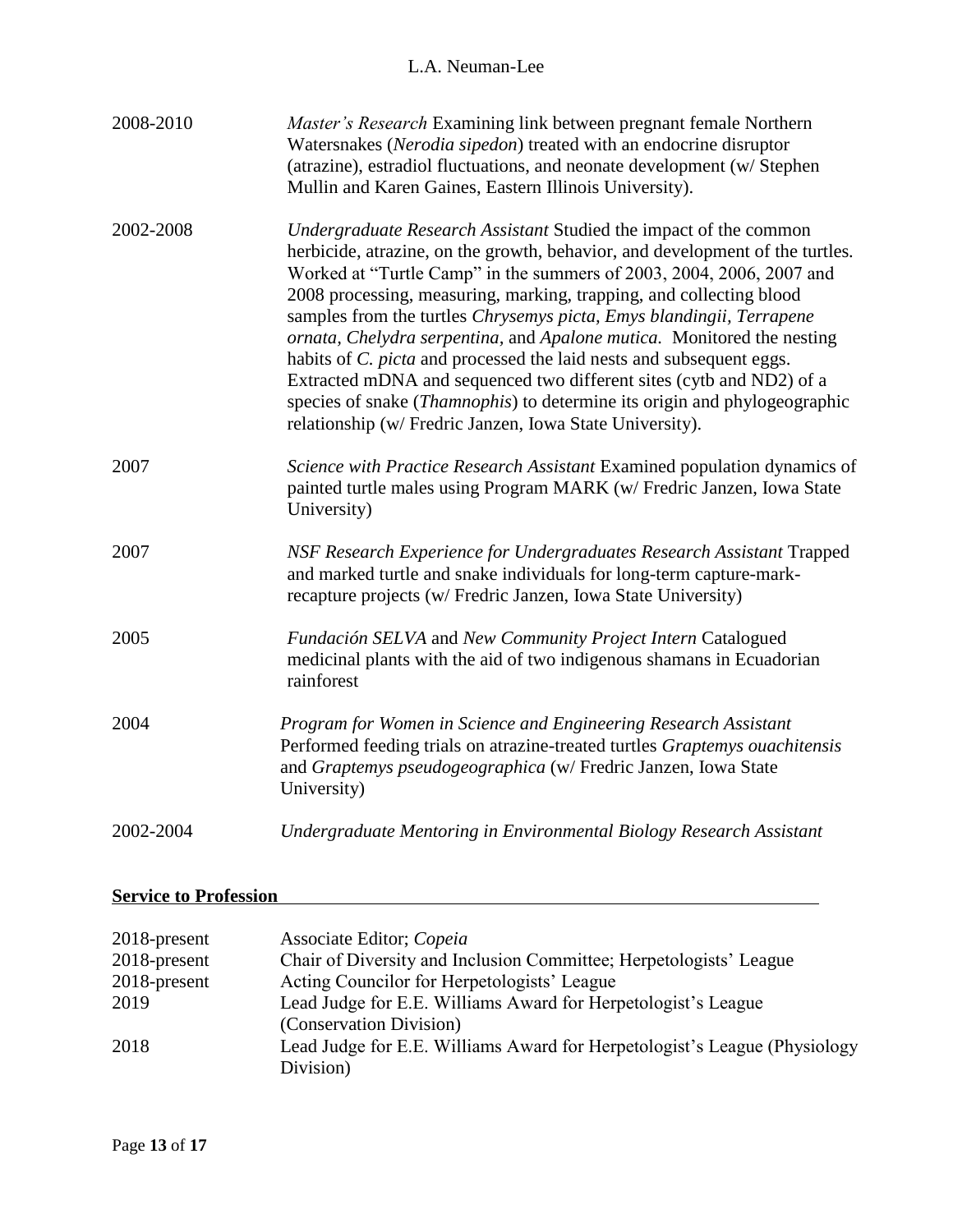| 2017      | Lead Judge for E.E. Williams Award for Herpetologist's League (Physiology                                 |
|-----------|-----------------------------------------------------------------------------------------------------------|
|           | Division)                                                                                                 |
| 2009-2015 | Chair, Herpetologists' League Graduate Committee                                                          |
| 2011      | Committee Member, Meritorious Teaching Award in Herpetology, given by 3<br>national herpetology societies |
|           |                                                                                                           |
| 2010      | Committee Member, Meritorious Teaching Award in Herpetology, given by 3                                   |
|           | national herpetology societies                                                                            |
| 2006-2008 | Student Representative and founder, Iowa State University Chapter of                                      |
|           | Strategies for Ecology Education, Development and Sustainability (SEEDS)                                  |
|           | Program (Ecological Society of America)                                                                   |
| 2005-2007 | Chair and co-founder, Environmental Committee, Iowa State University                                      |
| 2003-2006 | Mentor, Biology Education Success Team, Iowa State University                                             |

### *Reviewer*

African Journal of Biotechnology; Behavioral Ecology and Sociobiology; Biology Open; Bulletin of Environmental Contamination and Toxicology; Canadian Journal of Zoology; Chemosphere; Ecotoxicology; Ecotoxicology and Environmental Safety; Ethology, Ecology, and Evolution; Ecology and Environmental Safety; Environmental Contamination & Toxciology; Environmental Toxicology and Chemistry; Environmental Pollution; Functional Ecology; General and Comparative Endocrinology; Herpetologica; Journal of Comparative Physiology B; Journal of Experimental Biology; Journal of Experimental Zoology, Journal of Herpetology; Herpetologica; Mammalian Biology; PLoS ONE; Physiological and Biochemical Zoology

## **Service to University**

|           | 2018-present Breakfast of Champions Committee on Retention                  |
|-----------|-----------------------------------------------------------------------------|
|           | 2018-present Faculty advisor; Science Graduate Student Organization         |
|           | 2018-present Biology Department Diversity Chair                             |
| 2019      | Search Committee Member for Dean of College of Math and Sciences            |
| 2014      | Biology Graduate Student Association Outreach and Social Committee, Utah    |
|           | <b>State University</b>                                                     |
| 2012      | Faculty Search Committee, Utah State University                             |
| 2006      | Senator (elected), Government of the Student Body, Iowa State University    |
| 2006-2008 | Vice-President (elected), Sigma Tau Delta English Honor Society, Iowa State |
|           | University                                                                  |

### **Community Outreach and Education**

| 2019 | HerpetALLolgy Twitter Takeover                                             |
|------|----------------------------------------------------------------------------|
| 2019 | Girls in STEM Outreach                                                     |
| 2019 | <b>Outreach at A-State Childhood Services</b>                              |
| 2019 | Interview for documentary                                                  |
| 2018 | Valley View Schools Outreach Event at A-State                              |
| 2018 | A-State BioBlitz participant                                               |
| 2018 | Women in Science Panel at Silent Sky Production (invited panel discussion) |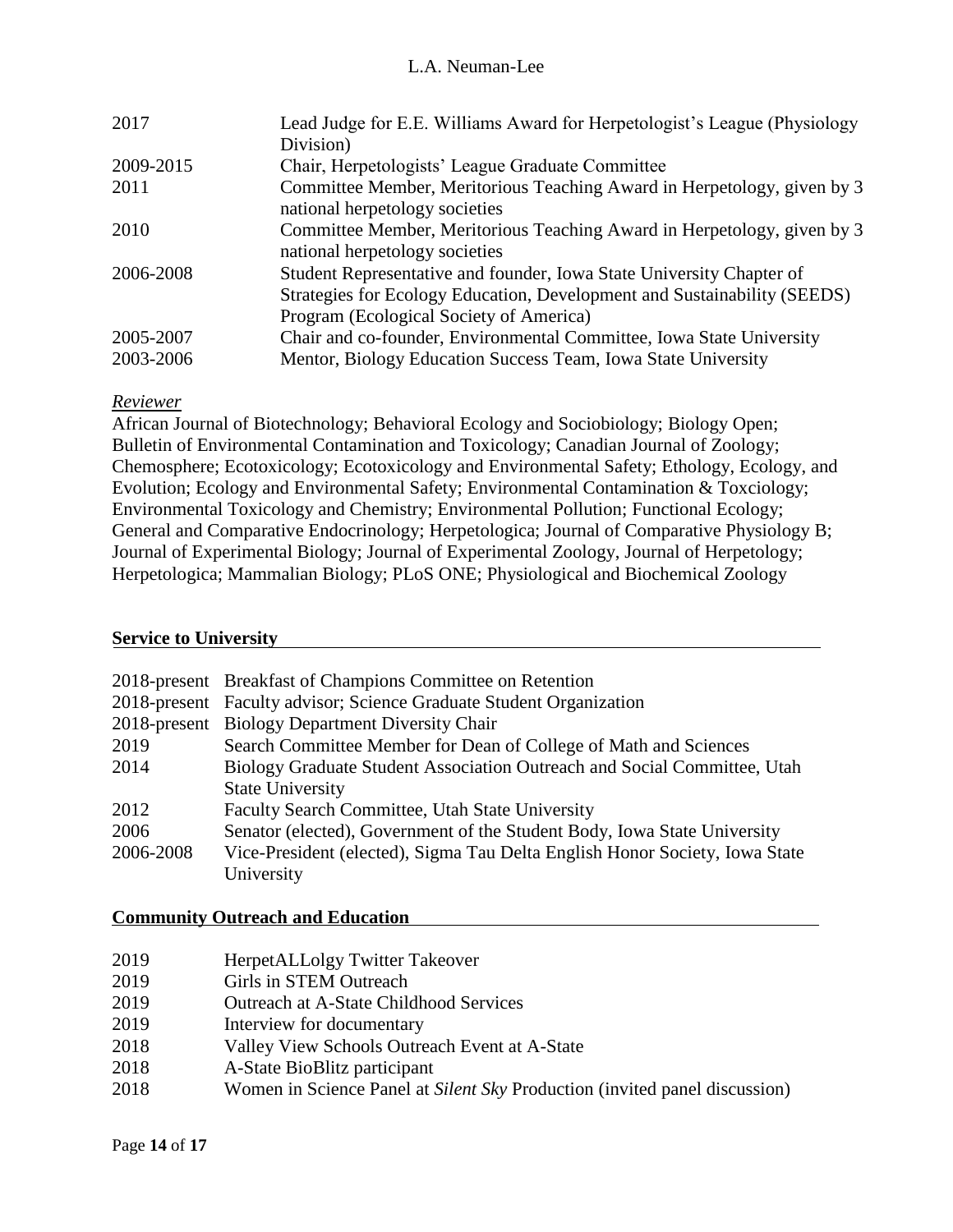| 2018 | Girls in Science Outreach                                                  |
|------|----------------------------------------------------------------------------|
| 2018 | Hispanic Center Outreach                                                   |
| 2017 | Stokes Nature Center (outreach program)                                    |
| 2017 | Venture Academy K-2 (outreach program)                                     |
| 2016 | <b>Stokes Nature Center (outreach program)</b>                             |
| 2016 | USU Zoo, Exotics, and Wildlife Veterinarian Club Lecture and Demonstration |
| 2016 | Science Unwrapped (outreach program)                                       |
| 2016 | Bridgerland Science and Engineering Fair (Intel ISEF Judge)                |
| 2015 | Venture High School (research adviser)                                     |
| 2015 | Thomas Edison Science Fair Judge                                           |
| 2015 | <b>Stokes Nature Center (outreach program)</b>                             |
| 2014 | Box Elder High School (guest speaker)                                      |
| 2014 | <b>Stokes Nature Center (outreach program)</b>                             |
| 2014 | Science Unwrapped (outreach program)                                       |
| 2014 | Cache Youth Resource Center (outreach program)                             |
| 2014 | Thomas Edison Science Fair Judge                                           |
| 2014 | Native American Pow Wow at USU (outreach program)                          |
| 2013 | Science Unwrapped (outreach program)                                       |
| 2013 | No Child Left Indoors (outreach program)                                   |
| 2013 | Bear River Migratory Refuge (outreach program)                             |
| 2012 | No Child Left Indoors (outreach program)                                   |
| 2012 | Bear River Migratory Refuge (outreach program)                             |
| 2011 | Edith Bowen Elementary School (outreach program)                           |
| 2010 | Celebration! at Eastern Illinois University (outreach program)             |
| 2009 | Celebration! at Eastern Illinois University (outreach program)             |
| 2009 | Thomson Public Library (outreach program)                                  |
| 2008 | Thomson Public Library (outreach program)                                  |
| 2007 | Boy Scouts of America (outreach program)                                   |
| 2007 | Thomson Public Library (outreach program)                                  |
| 2006 | Wildlife Care Clinic (volunteer-1 year)                                    |
| 2006 | Boy Scouts of America (outreach program)                                   |
| 2006 | Thomson Public Library (outreach program)                                  |

## **Research in the Media**

- USU scientist discusses concerns with EPA's regulation of pesticides. The Herald Journal. September 11, 2014 http://news.hjnews.com/allaccess/usu-scientist-discussesconcerns-with-epa-s-regulation-of-pesticides/article\_38d5de4e-3941-11e4-85a7 cbe3b9a9d55d.html
- Utah Public Radio. September 5, 2014 (Interviewer Evan Hall)
- Does the EPA favor industry when assessing chemical dangers? Newsweek. September 3, 2014. By Zoe Schlanger. http://www.newsweek.com/does-epa-favor-industry-whenassessing-chemical-dangers-268168
- In field or backyard, frogs face threats. ScienceNews 178(6): 28 by S. Milius. online at [http://www.sciencenews.org/view/feature/id/62649/title/In\\_field\\_or\\_backyard,\\_frogs\\_fac](http://www.sciencenews.org/view/feature/id/62649/title/In_field_or_backyard,_frogs_face_threats) [e\\_threats](http://www.sciencenews.org/view/feature/id/62649/title/In_field_or_backyard,_frogs_face_threats)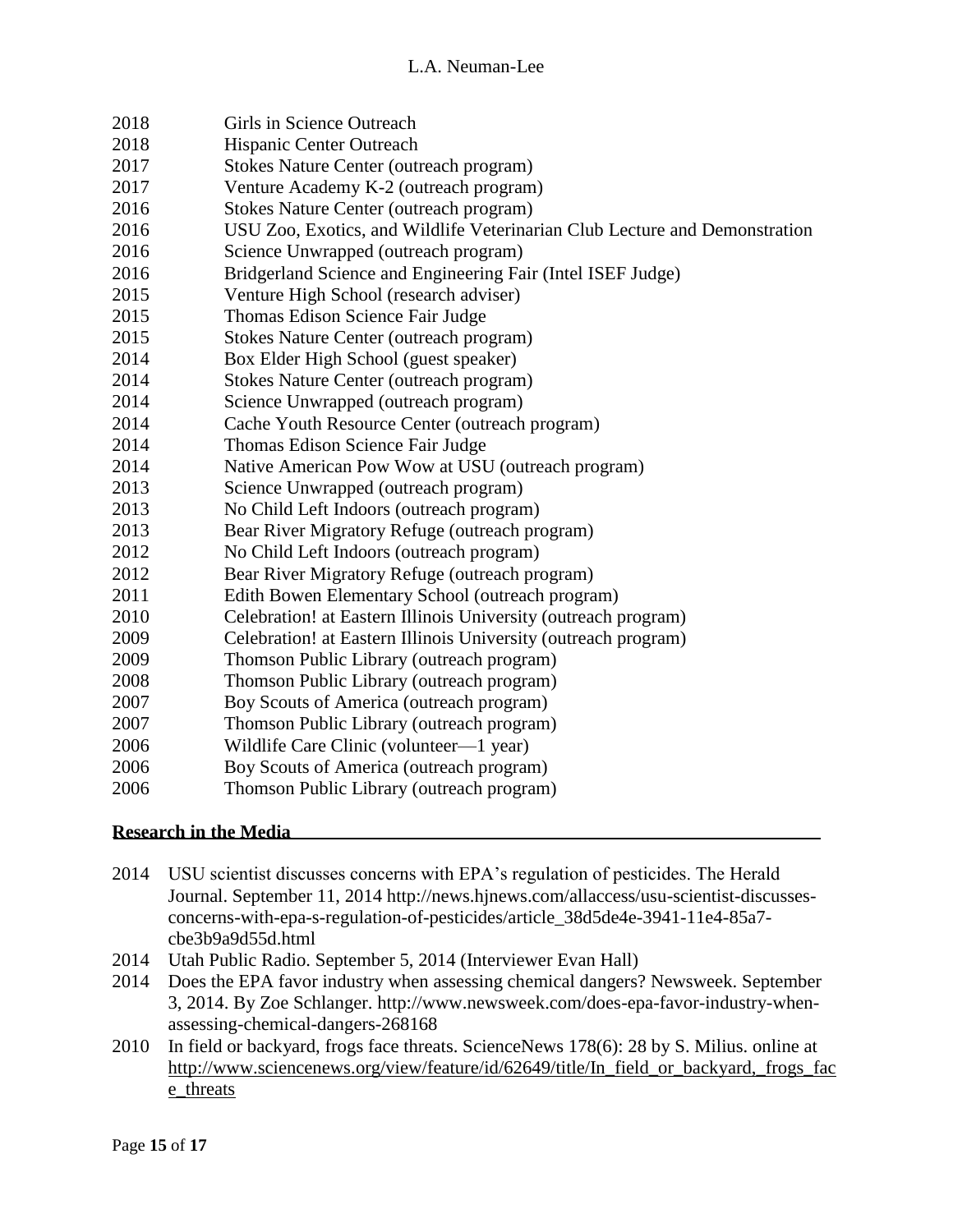## **Honor Society Memberships**

Sigma Xi Scientific Research Society Phi Sigma Biological Sciences Honor Society Sigma Tau Delta English Honor Society

### **Society Memberships**

The Society for Integrative and Comparative Biology, Society of Environmental Toxicology and Chemistry, Herpetologists' League, American Institute of Biological Sciences, Sigma Xi